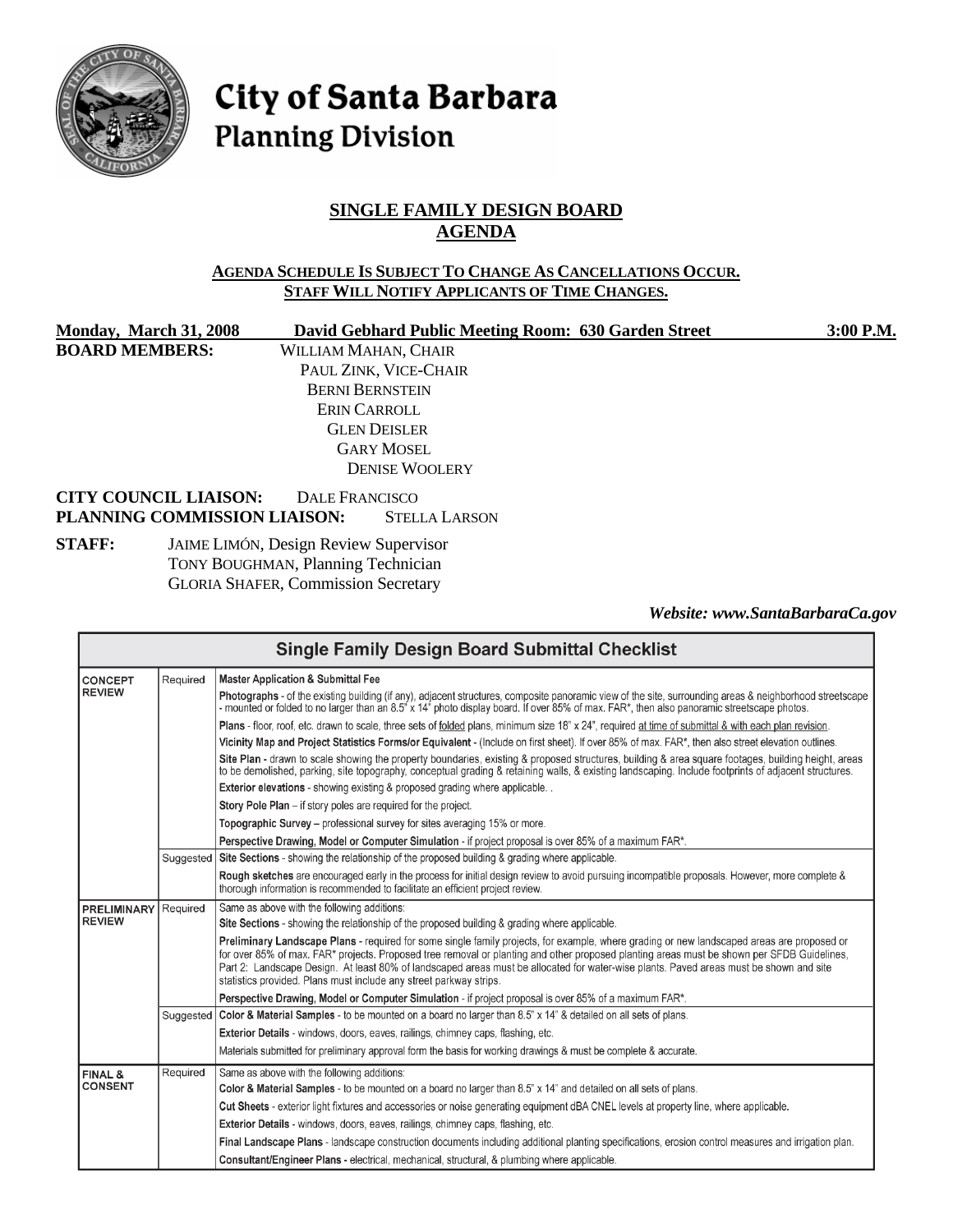## **PLEASE BE ADVISED**

- **The approximate** time the project will be reviewed is listed to the left of each item. It is suggested that applicants arrive 15 minutes early. The agenda schedule is subject to change as cancellations occur. Staff will notify applicants of time changes.
- The applicant's presence is required. If an applicant is not present, the item will be postponed indefinitely. If an applicant cancels or postpones an item without providing advance notice, the item will be postponed indefinitely and will not be placed on the following Single Family Design Board (SFDB) agenda. In order to reschedule the item for review, a rescheduling fee will be paid and the applicant must fill out and file a Supplemental Application Form at 630 Garden Street (Community Development Department) in addition to submitting appropriate plans.
- All approvals made by the SFDB are based on compliance with Municipal Code Chapter 22.69 and with adopted SFDB guidelines and require Neighborhood Preservation Ordinance Findings (§22.69.050). Some agenda items required preparation of a mailed notice.
- The SFDB may grant an approval for any project scheduled on the agenda if sufficient information has been provided and no other discretionary review is required. Additional plan sheets with more detailed information or other project information are allowed if the project proposal is consistent with agendized plans. Plan substitution is not allowed for the first Concept Review for mailed notice items, Preliminary Approval or Final Approval hearings. The Board may refer items to the Consent Calendar for Preliminary and Final Approval.
- Preliminary Architectural Board of Review approval is valid for one year and Final approval is valid for two years from the date of the approval unless a time extension or Building Permit has been granted.
- Decisions of the SFDB may be appealed to the City Council. For further information on appeals, contact the Planning Division Staff or the City Clerk's office. Appeals must be in writing and must be filed with the City Clerk at City Hall within ten (10) calendar days of the meeting at which the Board took action or rendered its decision.
- **AMERICANS WITH DISABILITIES ACT:** In compliance with the Americans with Disabilities Act, if you need special assistance to participate in this meeting, please contact the Planning Division at (805) 564-5470. Notification at least 48 hours prior to the meeting will enable the City to make reasonable arrangements.
- **AGENDAS, MINUTES and REPORTS**: Copies of all documents relating to agenda items are available for review at 630 Garden St. and agendas and minutes are posted online at www.SantaBarbaraCa.gov/sfdb If you have any questions or wish to review the plans, please contact **Tony Boughman**, at (805) 564-5470 between the hours of 8:30 a.m. to 4:00 p.m., Monday through Thursday, and every other Friday. Please check our website for closure dates.

## **NOTICE:**

- 1. That on Thursday, March 27, 2008 at 3:00 p.m., this Agenda was duly posted on the indoor and outdoor bulletin boards at the Community Development Department, 630 Garden Street, and online at www.SantaBarbaraCa.gov/sfdb.
- 2. This regular meeting of the Single Family Design Board will be broadcast live and rebroadcast in its entirety on Wednesday at 8:00 a.m. on Channel 18.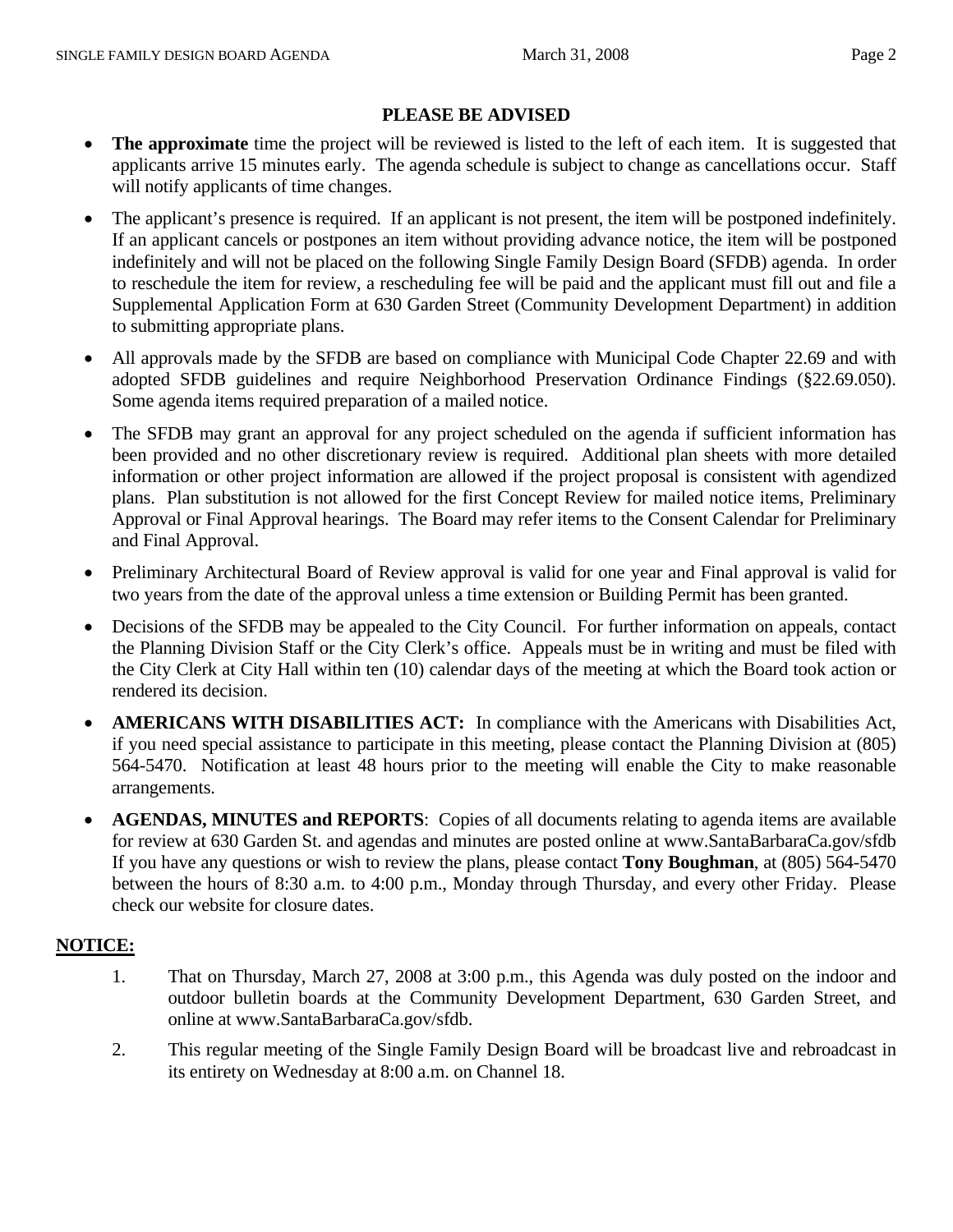## **GENERAL BUSINESS:**

- A. Call to order.
- B. Roll call.
- C. Public Comment: Any member of the public may address the Single Family Design Board for up to two minutes on any subject within their jurisdiction that is not scheduled for a public discussion before the Board on that day. The total time for this item is ten minutes. (Public comment for items scheduled on today's agenda will be taken at the time the item is heard.)
- D. Approval of the minutes of the Single Family Design Board meeting of Monday, March 17, 2008.
- E. Consent Calendar.
- F. Announcements, requests by applicants for continuances and withdrawals, future agenda items, and appeals.
- G. Subcommittee Reports.
- H. Possible Ordinance Violations.

## **CONCEPT REVIEW - NEW ITEM: PUBLIC HEARING**

#### **1. 2921 PASEO DEL REFUGIO E-3 Zone**

| (3:15)             | Assessor's Parcel Number:  | 053-204-003                |
|--------------------|----------------------------|----------------------------|
| $(35 \text{ min})$ | <b>Application Number:</b> | MST2008-00100              |
|                    | Owner:                     | Joseph Nicolas Andrulaitis |
|                    | Architect:                 | Joe Andrulaitis            |

(Proposal for a two-story addition to an existing 1,095 square foot one-story single-family residence on a 9,000 square foot lot. The proposal includes remodeling 341 square feet of the existing residence and the addition consists of 702 square feet on the ground-floor and 506 square feet on the second-floor. Parking will be provided in the existing 236 square foot one-car garage and one uncovered space in a tandem parking configuration. The proposed total of 2,539 square feet is 74% of the maximum FAR. )

## **(ACTION MAY BE TAKEN IF SUFFICIENT INFORMATION IS PROVIDED.)**

#### **SFDB-CONCEPT REVIEW (CONT.)**

#### **2. 1466 LA CIMA RD R-1 Zone**

| (3:50)             | Assessor's Parcel Number:  | 041-022-031         |
|--------------------|----------------------------|---------------------|
| $(35 \text{ min})$ | <b>Application Number:</b> | MST2006-00145       |
|                    | Owner:                     | John and Kathy Cook |
|                    | Designer:                  | Don Swann           |

(Proposal to abate violations listed in ENF2005-01169 and ENF2008-00171. Revised proposal to demolish existing as-built wood deck and construct a detached 496 square foot accessory building below a 649 square foot deck. The proposal includes an as-built six foot high fence at the west property line and 165 cubic yards of as-built grading. Also proposed are the as-built conversion to habitable space of a covered porch, laundry room converted to den, laundry relocated to dining area, revised bath configuration, and window and door changes. The proposed total of 3,406 square feet is 84% of the maximum FAR.)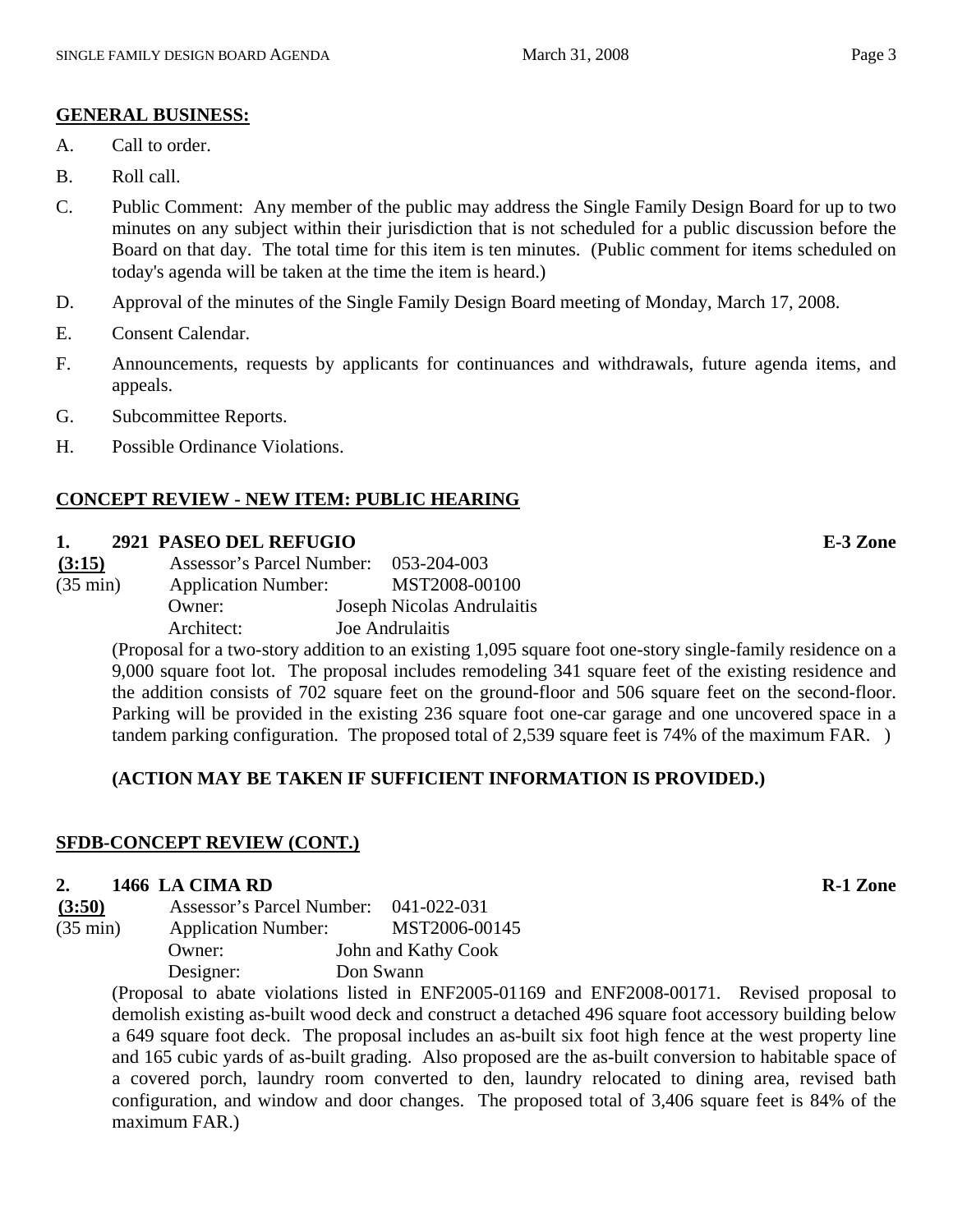## **(SIXTH CONCEPT REVIEW, SECOND REVIEW AT SFDB. ACTION MAY BE TAKEN IF SUFFICIENT INFORMATION IS PROVIDED.)**

#### **PRELIMINARY REVIEW**

#### **3. 731 E ANAPAMU ST** R-3 Zone

**(4:25)** Assessor's Parcel Number: 029-150-031 (30 min) Application Number: MST2007-00530 Owner: Aaron Gilles Designer: Don Swann

(Revised proposal no longer needs approval of a zoning modification. Proposal to construct a 1,792 square foot two-story single-family residence including 457 square foot attached garage. The existing 667 square foot two-story single-family residence and 167 square foot carport would be demolished. The project is located on a 3,767 square foot lot and the proposed total square footage of 1,792 is 81% of the maximum guideline FAR.)

#### **SFDB-CONCEPT REVIEW (CONT.)**

#### **4. 1596 ORAMAS RD E-1 Zone**

**(4:55)** Assessor's Parcel Number: 029-060-022 (30 min) Application Number: MST2007-00109 Owner: Sanford Combs

Architect: Banyan Architects

(Proposal for alterations to an existing 1,227 square foot two-story single-family residence on an 8,530 square foot lot in the Hillside Design District. The proposal includes permitting an "as-built" 390 square foot two-car carport and removal of an "as-built" storage shed, exterior stairs, and porch roof. The proposal has a floor-to-lot-area ratio of 0.20.)

## **(SECOND CONCEPT REVIEW AT SFDB. ACTION MAY BE TAKEN IF SUFFICIENT INFORMATION IS PROVIDED.)**

#### **\*\*\*SCHEDULED BREAK FROM 5:25 UNTIL 5:45 P.M.\*\*\***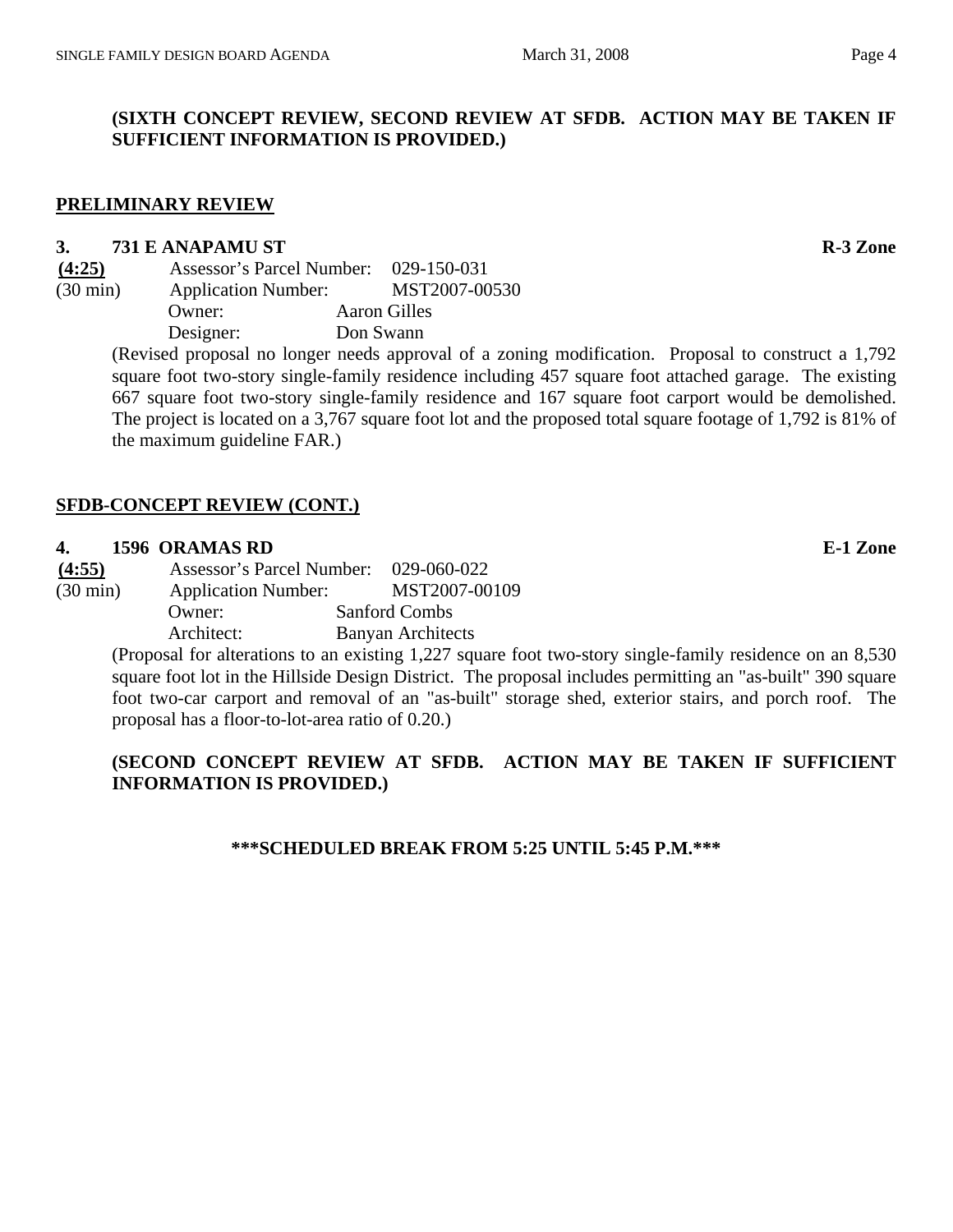# **SFDB-CONCEPT REVIEW (CONT.)**

# **5. 2309 FOOTHILL LN A-1 Zone**

**(5:45)** Assessor's Parcel Number: 021-101-009 (30 min) Application Number: MST2008-00062 Owner: Greg W. Anthony Architect: Bill Wolf

> (Proposal for a 645 square foot second-story addition to an existing 2,784 square foot two-story singlefamily residence including 678 square foot attached three-car garage. The proposal includes roof pitch and height alterations to one-story portions of the building. The project is located on a 1.6 acre lot in the Hillside Design District. The proposed total of 3,462 square feet is 65% of the maximum guideline FAR.)

# **(THIRD CONCEPT REVIEW. ACTION MAY BE TAKEN IF SUFFICIENT INFORMATION IS PROVIDED.)**

# **DISCUSSION ITEM**

# **6. REVISIONS TO LANDSCAPE DESIGN STANDARDS FOR WATER CONSERVATION**

**(6:15)** Staff: Allison Jordan, Water Conservation Coordinator (35 min)

# **CONCEPT REVIEW - NEW ITEM: PUBLIC HEARING**

## **7. 1565 LAS CANOAS RD A-1 Zone**

| (6:50)             | Assessor's Parcel Number: 021-110-032 |                       |
|--------------------|---------------------------------------|-----------------------|
| $(35 \text{ min})$ | <b>Application Number:</b>            | MST2008-00056         |
|                    | Owner:                                | Steven F. Coombs      |
|                    | Architect:                            | <b>Robert Trimble</b> |
|                    | Applicant:                            | <b>Steve Coombs</b>   |

(Proposal to construct 1,220 square feet of basement and first- and second-story additions to an existing one-story 1,809 square foot single-family residence including garage. The proposal includes demolition of the existing 448 square foot attached garage and the construction of a new 748 square foot attached garage at the basement level. Also included is a 72 square foot loggia, 397 square feet of additions to open and covered exterior decks, and grading consisting of 390 cubic yards of cut within the main building footprint and 217 cubic yards of cut and fill outside the footprint. The project is located on a 38,000 square foot lot in the Hillside Design District. The calculated total square footage of 3,588 includes a 50% reduction for area partially below grade, resulting in a project that is 73% of the maximum guideline FAR.)

# **(COMMENTS ONLY; PROJECT REQUIRES ENVIRONMENTAL ASSESSMENT.)**